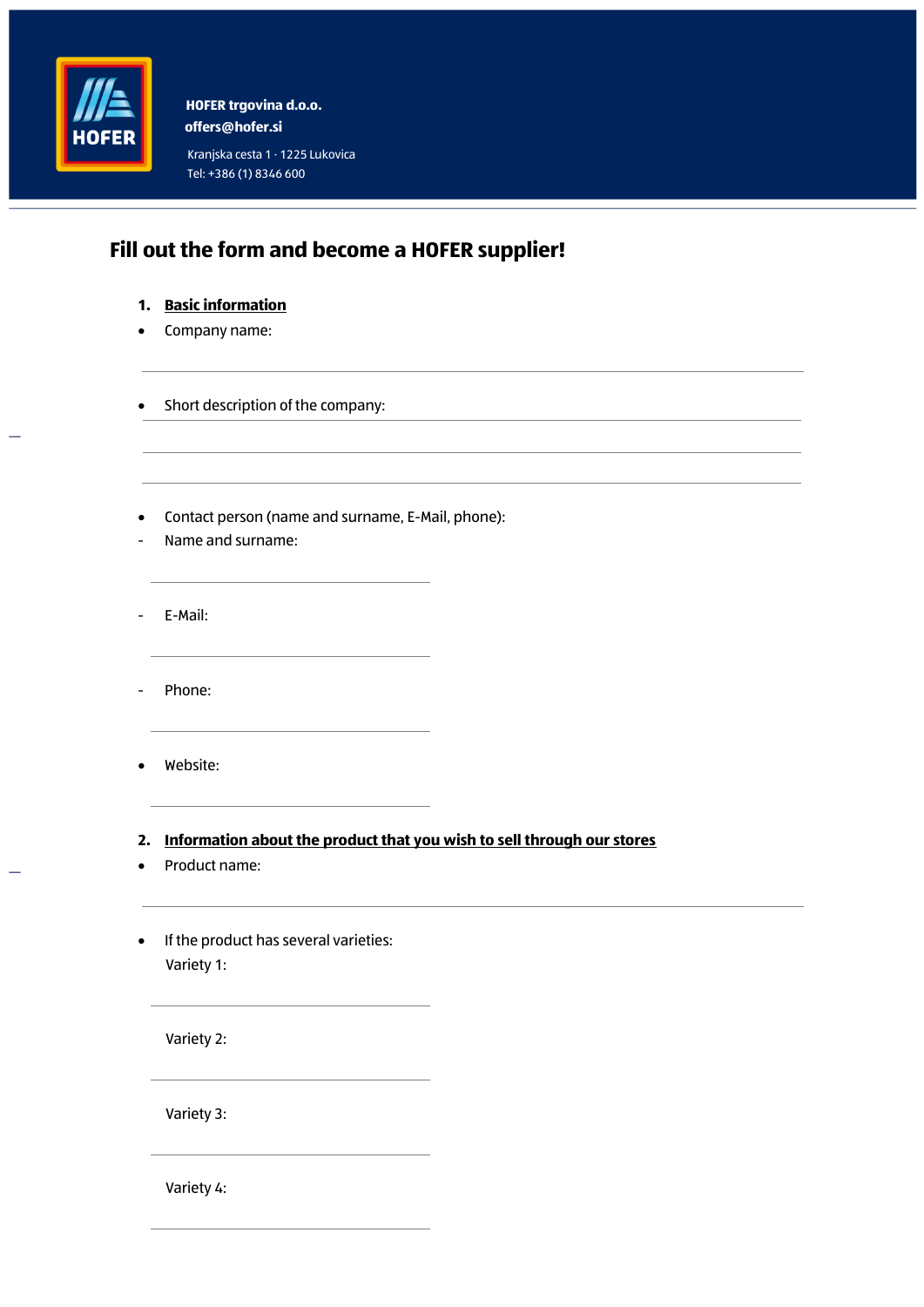

**offers**@**hofer.si HOFER trgovina d.o.o.**

Kranjska cesta 1 ⋅ 1225 Lukovica Tel: +386 (1) 8346 600

|                                             | Short description:                                                       |
|---------------------------------------------|--------------------------------------------------------------------------|
|                                             |                                                                          |
|                                             |                                                                          |
|                                             | Is the product already being sold somewhere else?                        |
|                                             | Similar products from other sellers:                                     |
|                                             | Innovative features of your product:                                     |
|                                             |                                                                          |
|                                             | Would the product be marketed as our own brand:<br>$\exists$ YES<br>] NO |
|                                             | Approximate purchase price in Euros (VAT? Other fees?):                  |
|                                             | All relevant certificates and awards:                                    |
|                                             |                                                                          |
|                                             | The maximum quantity that you can supply:                                |
| $\Box$ Pallets $\Box$ Cartons $\Box$ Pieces |                                                                          |
|                                             | IFS-certificate:<br>$\Box$ YES<br>$\Box$ NO                              |
|                                             | 3. Logistics information                                                 |

- Delivery possible into the following countries (yes/no):
- Slovenia □ YES □ NO
- Austria □ YES □ NO
- Hungary DYES NO
- Italy DYES NO
- Switzerland □ YES □ NO